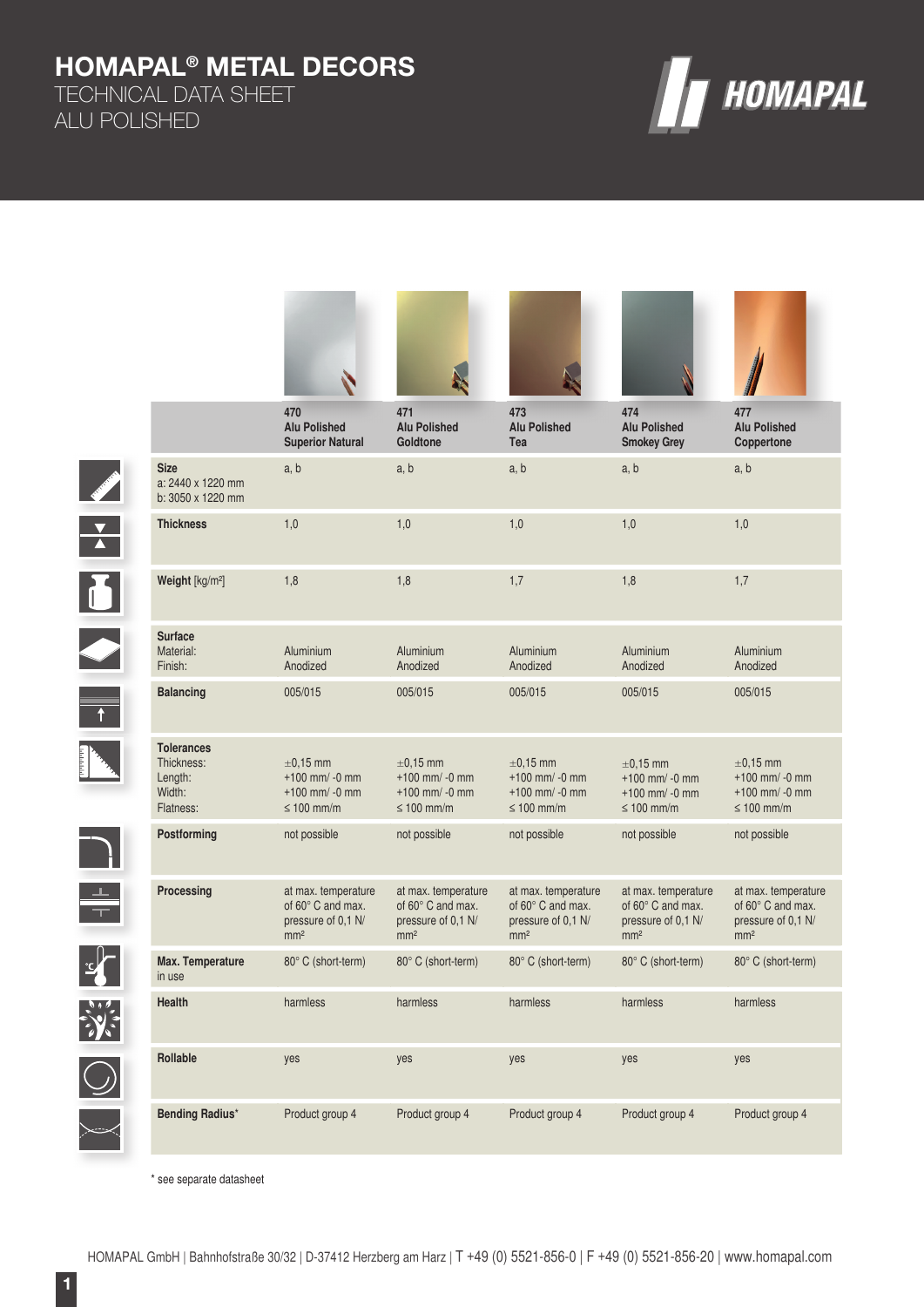# **HOMAPAL® METAL DECORS**

TECHNICAL DATA SHEET ALU POLISHED

**September 18** 

X

**IX** 

 $\frac{1}{T}$ 

 $\frac{1}{2}$ 

 $\bigcirc$ 



|  |                                                                   | 480/000<br><b>Alu Polished</b><br><b>Standard Natural</b>                                | 485/000<br><b>Alu Polished</b><br><b>Special Natural</b>                                 |
|--|-------------------------------------------------------------------|------------------------------------------------------------------------------------------|------------------------------------------------------------------------------------------|
|  | <b>Size</b><br>a: 2440 x 1220 mm<br>b: 3050 x 1220 mm             | a, b                                                                                     | a, b                                                                                     |
|  | <b>Thickness</b>                                                  | 0,8                                                                                      | 1,0                                                                                      |
|  | Weight [kg/m <sup>2</sup> ]                                       | 1,5                                                                                      | 1,8                                                                                      |
|  | <b>Surface</b><br>Material:<br>Finish:                            | Aluminium<br>Anodized                                                                    | Aluminium<br>Anodized                                                                    |
|  | <b>Balancing</b>                                                  | 005/015                                                                                  | 005/015                                                                                  |
|  | <b>Tolerances</b><br>Thickness:<br>Length:<br>Width:<br>Flatness: | $\pm 0.15$ mm<br>$+100$ mm/ -0 mm<br>$+100$ mm/ -0 mm<br>$\leq 100$ mm/m                 | $\pm 0.15$ mm<br>$+100$ mm/ -0 mm<br>$+100$ mm/ -0 mm<br>$\leq 100$ mm/m                 |
|  | <b>Postforming</b>                                                | not possible                                                                             | not possible                                                                             |
|  | Processing                                                        | at max. temperature<br>of $60^\circ$ C and max.<br>pressure of 0,1 N/<br>mm <sup>2</sup> | at max. temperature<br>of $60^\circ$ C and max.<br>pressure of 0,1 N/<br>mm <sup>2</sup> |
|  | Max. Temperature<br>in use                                        | 80° C (short-term)                                                                       | 80° C (short-term)                                                                       |
|  | <b>Health</b>                                                     | harmless                                                                                 | harmless                                                                                 |
|  | <b>Rollable</b>                                                   | yes                                                                                      | yes                                                                                      |
|  | <b>Bending Radius*</b>                                            | Product group 4                                                                          | Product group 4                                                                          |

\* see separate datasheet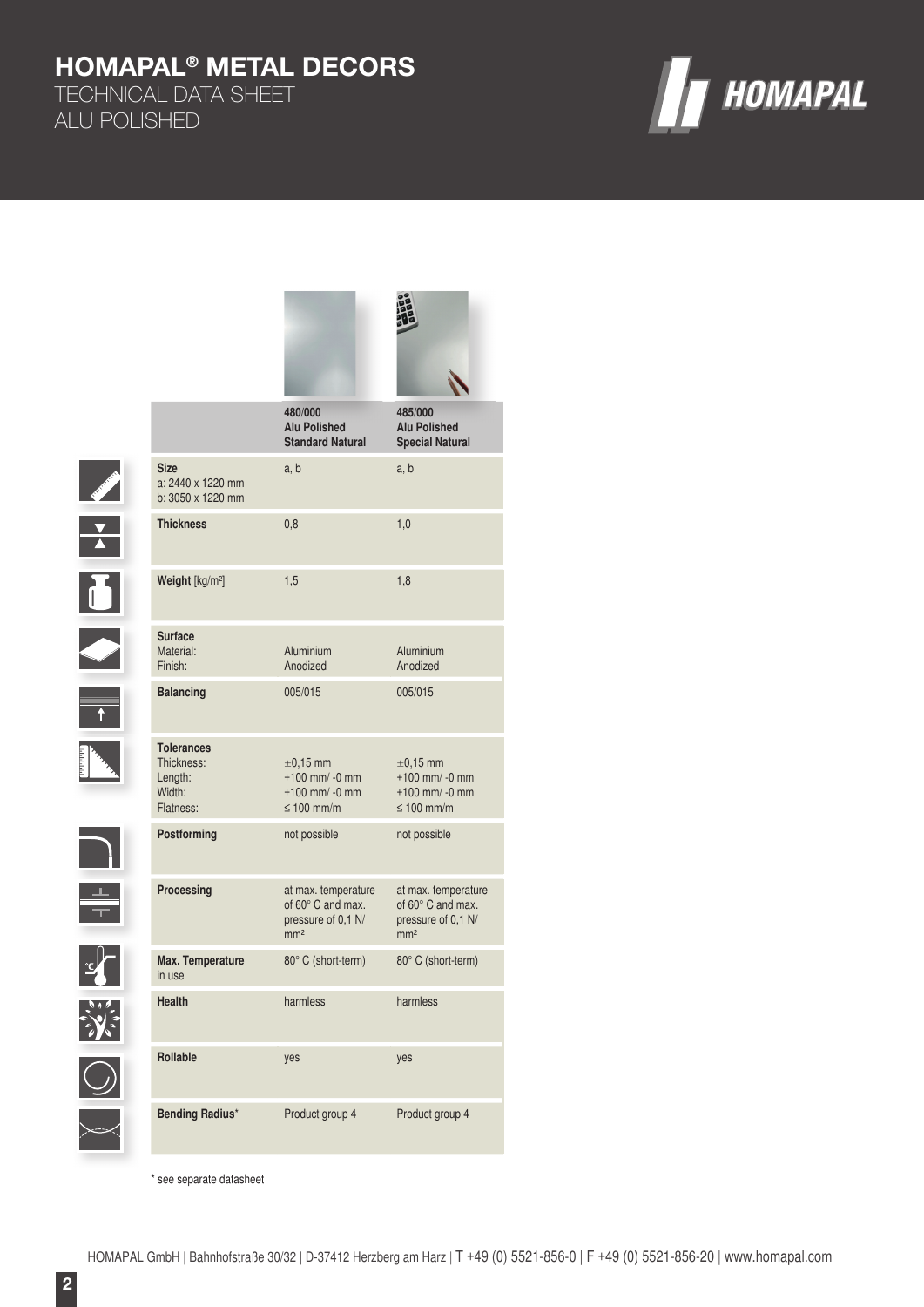#### **HOMAPAL® METAL DECORS** HOMAPAL TECHNICAL DATA SHEET ALU POLISHED 晶 **470 471 473 474 477 480/000 485/000 Alu Polished Alu Polished Alu Polished Alu Polished Alu Polished Alu Polished Alu Polished Superior Natural Goldtone Smokey Grey Coppertone Standard Natural Special Natural**

# **GENERAL INFORMATION**

HOMAPAL® polished aluminium is a decorative laminate with a surface material consisting of a thin aluminium layer. This aluminium layer is covered with a thin, anodised aluminium finish.

**Tea**

### **Note**:

The kraft paper core layers are impregnated with phenol-formaldehyde resin. The HOMAPAL® metal laminate consists of approx. 55% paper, 25% phenol-formaldehyde resin and 20% metal foil.

The phenol-formaldehyde resin is irreversibly chemically cross-linked and forms a cured, stable material whose properties are fundamentally different to those of the raw materials.

HOMAPAL® metal laminate is manufactured under the simultaneous application of heat ( $> 120^{\circ}$ C) and a high specific pressure (> 5 MPa).



## **CARE AND CLEANING**

A soft, lint-free cloth and a mild cleaning agent should always be used for cleaning. Strongly alkaline, strongly acidic, or cleaning agents with abrasive components must not be used. Alternative cleaning agents should only be used after consultation with HOMAPAL Application Technology.

## **PROCESSING INFORMATION:**

HOMAPAL® metal laminate can be sawn, drilled or milled as with all standard laminates (HPL), whereby the use of carbide-tipped cutting tools is recommended. The standard safety directives regarding dust extraction and fire protection are to be complied with during the processing and finishing of HPL.

Due to the fact the the material has very sharp edges, gloves and safety goggles should be worn. Precautions should be taken to prevent dust during processing and local regulations must be complied with. When processing, always observe the same working direction, otherwise there will be changes in the appearance.

When cutting, the decor side should always be facing up.

### **SUBSTRATE:**

All standard substrates suitable for laminates are also suitable for HOMAPAL® metal laminate. It is to be ensured that the moisture content of the substrate is not higher than that of the HOMAPAL® metal laminate (see storage and conditioning).

# **APPLICATION AREAS**

Only use indoors and vertically. As horizontal use and use in damp rooms is only possible to a limited extent, we cannot recommend it. You can learn more details from our applications engineering department on request.



Commercially available adhesives and glues such as PVAC glue, two-component adhesives (epoxy) and neoprene contact adhesives are recommended. Exception: Urea bonding adhesives are not suitable. Comply with the manufacturer processing instructions in all cases. Never use water-based adhesives when applying moisture-proof materials. The moisture in the adhesive cannot dissipate and, therefore, the adhesive bond cannot dry.

### **SPECIAL NOTE FOR POLISHED ALUMINUM**

When bonding HOMAPAL<sup>®</sup> polished aluminium laminates on suitable base material take care of absolute cleanliness. Particularly, when using a block press you must take care that no dust particles adhere to the lower side or back of the sandwich board; they can transfer marks to the next polished aluminium surface. Impurities in the adhesive must be avoided. In certain lighting conditions or certain light sources anodised polished aluminium surfaces may display slight interference colour variations.

Therefore HOMAPAL® polished aluminium laminates should be viewed under relevant lighting conditions prior to application. Bending radii of less then 200 mm can provoke fine hairline cracks in the surface barely detectable with the naked eye. These are a specific characteristic of anodised surfaces and do not indicate a defect.

As regards the structured polished aluminium decors, hairline cracks are part of the decor and do not affect the surface properties.

When bonding embossed laminates to base materials, it is recommendable to achieve uniform pressure by means of padding, as, when pressing directly against the heat plate, the pressure designed for the entire area will only be effective at the raised points of the embossed surface and, therefore, considerably highter (exception when bonding to frames: Here too much padding can result in frame marks on the surface).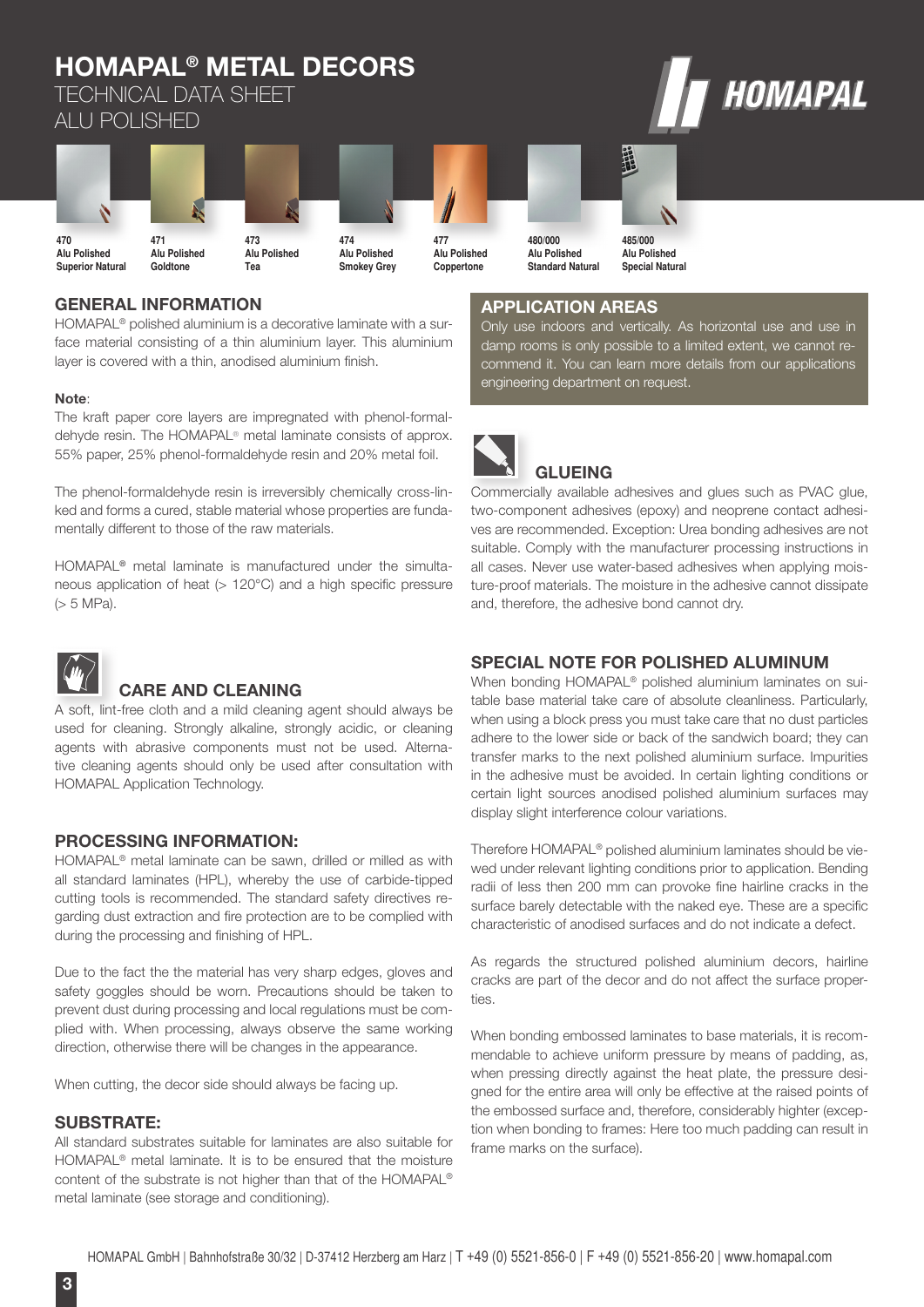#### **HOMAPAL® METAL DECORS** HOMAPAL TECHNICAL DATA SHEET ALU POLISHED 晶相 V **470 471 473 474 477 480/000 485/000 Alu Polished Alu Polished Alu Polished Alu Polished Alu Polished Alu Polished Alu Polished Superior Natural Goldtone Smokey Grey Coppertone Standard Natural Special NaturalTea**

# **STORAGE AND CONDITIONING**

As with standard HPL products, HOMAPAL<sup>®</sup> metal laminate must also be stored in a closed storeroom protected against moisture and UV radiation. Storage should be in a standard climate, i.e. approx. 18-25°C and 50-60% relative humidity.

The panel is covered with a protective foil upon completion of the final inspection. Our protective foil is only a transport protec**tion**. This does not absolve you from a timely incoming inspection (prior inspection of colour, colour uniformity and other quality characteristics of the laminate). The protective foil has to be removed before further processing. The surface protected by the removable protective foil should not be exposed to light for a long time. There is a risk that the foil will become more difficult to remove. (Use top cover!) The protective foil is not impermeable to liquids.

To avoid changes to the adhesive strength of the protective foil on the panel surface, the storage temperature should not deviate from the above specified temperatures by more than  $\pm 10^{\circ}$ C during longer storage periods.

Laminates are to be stored fully supported and horizontal. If this is not possible, positioning at an incline of approx. 80° with full-surface support and an abutment on the ground to prevent slipping is recommended. The best conditioning is achieved in the room climate of the later area of application. This conditioning is recommended because materials that are processed in an excessively moist condition will tend towards expansion over time, and materials that are too dry will tend towards shrinking. All materials should be conditioned together for at least 48 hours.

Note: Always carry panels flat to avoid bends and cracks in the surface.







# **BALANCING**

Stresses always arise between two different materials that are joined together. Therefore, a substrate must be covered on both sides with materials that are subject to the same dimensional changes under the influence of heat and moisture (conditioning of all materials). This applies in particular if the finished composite panel is to be self-supporting and is not held by a rigid construction. The larger the areas to be covered, the more attention is to be paid to the choice of the backing type, a symmetrical construction and the density and rigidity of the substrate. Our experience shows that substrates of a thickness  $\lt/= 13$  mm are critical in terms of the flatness of the composite element.

Fundamentally, factors such as the rigidity and symmetrical construction of the substrate, uniform appliance of adhesive and press temperature, as well as the size and angle of attachment of the object have an over-proportional influence here. The best results are always achieved through the use of the same laminate from the same manufacturer on both the front and rear sides. Both sides must always be glued to the substrate with the same running or finish direction on both sides (never at right-angles to each other).

To keep costs low, the use of second-choice laminates of the same material, or special backing material without the finish quality of the top layer is recommended. The use of other materials as backing cannot be recommended - even if the physical characteristics are as close as possible to those of HOMAPAL® metal laminate because the results can never be predicted with certainty.

# **HOMAPAL LAMINATE IN THE EVENT OF FIRE?**

HOMAPAL<sup>®</sup> metal laminate is difficult to set on fire and has the property of delaying the spread of flames. In the event of incomplete combustion - as with any other material - the smoke may contain toxic substances.

The same fire-fighting techniques can be used on fires involving HOMAPAL® metal laminates that are used on wood-based building materials.